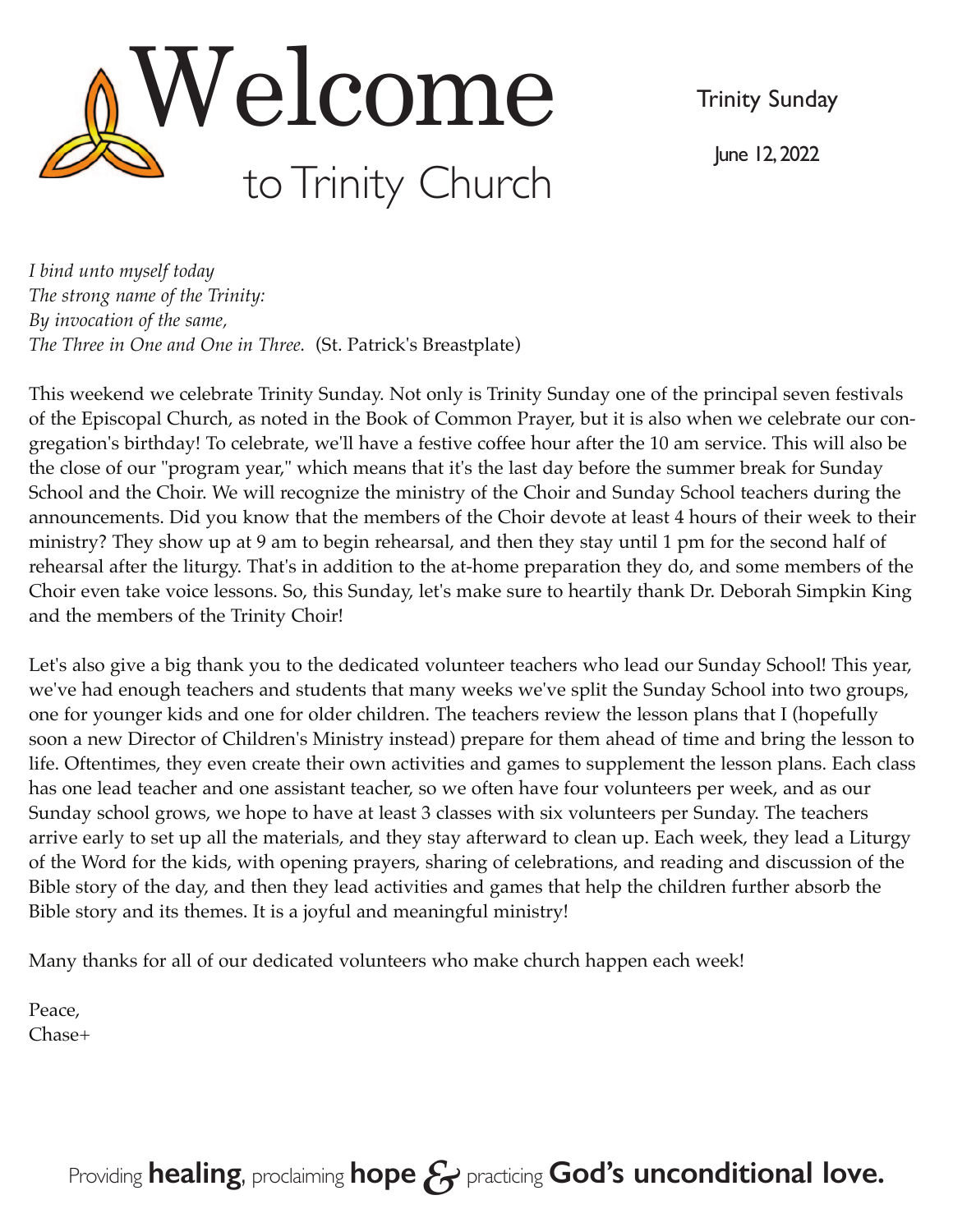# **Worship at Trinity**

*Powerful, joyful and Spirit-filled worship that is reverent, warm and inviting, with uplifting music and preaching!* 

#### **Sundays:**

| 8 AM | Holy Eucharist in the Church      |  |  |  |
|------|-----------------------------------|--|--|--|
|      | A gentle, said service (no music) |  |  |  |

- **10 AM Holy Eucharist in the Church** *Joyous, sung music*
- **5 PM Santa Eucaristia/Holy Eucharist in the Church**   *Spanish-language service*

### **Monday-Friday:**

 **7:30 AM Morning Prayer said in the home** 

#### **Wednesdays:**

#### **6:30 PM Holy Eucharist in the Church**

 *Healing Service first Wednesday of the month*

# **Connect with Us**

#### **CONTACT US**

Trinity Church, 503 Asbury Avenue, Asbury Park, NJ 07712. Tel: 732-775-5084 • Fax: 732-775-3865 Email: office@trinitynj.com • Web: trinitynj.com

In the case of an emergency, death or serious illness, contact the church office. There is a pastoral emergency option on the phone if no one is available to answer.



Text "TrinityAP" to 22828



Facebook.com/TrinityAP

Follow us on Instagram Instagram.com/TrinityChurchAP (#TrinityChurchAP)

## **Trinity Basics**

**PASTORAL SERVICES AND SACRAMENTS:** Contact Jill Osis in the parish office for all non-emergency pastoral needs: Baptisms, the rite of Reconciliation of a Penitent (personal confession & counsel), Blessing of Marriage & Unions, communion for the sick and homebound, or visits to the hospital.

**PANTRY & SATURDAY SOUP KITCHEN:** During this health emergency, The Trinity Food Pantry is open Tuesdays from 11 AM-1 PM and on Saturday, a hot meal is served to-go from 11 am-12:30 pm.

Questions? Contact Derek at Derek@TrinityNJ.com.

**CHOIRS:** Find out about our dynamic and growing choirs, contact Dr. Deborah Simpkin King at Deborah@TrinityNJ.com for information!

#### **PARISH LEADERSHIP** *(Vestry):*

Lesley Castellini (warden) Carol Scollay (warden) Russell Bennett, Gregory Curatolo, Donna Griffin, Charles Hagon, Wendy Jaghab, James Pillar, Andy Place, Bill Presutti, and Adrienne Wert You may contact the vestry at: vestrywardens@trinitynj.com

## **Parish Staff**

The Rev. Chase Danford, Rector *FrChase@trinitynj.com*  The Rev. Tom Conway, Assisting Priest *FrTom@trinitynj.com*  The Rev. Geoffrey Curtiss, Assisting Priest *Geoff@trinitynj.com*  The Rev. Gail Bennett, Deacon Associate for Pastoral Care and Bereavement Ministry *Deacongail@trinitynj.com*  The Rev. Dr. Carolyn Bradley, Deacon Director of Pastoral Care and Adult Christian Formation *Cabradleydcn@trinitynj.com*  The Rev. Katherine Cunningham, Assisting Ecumenical Pastor *Katherine@trinitynj.com* The Rev. Lucille Donahue, Assisting Ecumenical Pastor *Revlu@trinitynj.com*  Kevin Dyer, Property Supervisor *Kevin@Trinitynj.com*  Kris Hlatky, Social Justice Worker *Kris@Trinitynj.com*  Deborah Simpkin King, Director of Music and Arts *Deborah@trinitynj.com*  Derek Minno-Bloom, Director of Social Justice *Derek@trinitynj.com*  Siobhan Noland, Social Justice Development Manager  *Siobhan@Trinitynj.com*  Jill Osis, Director of Operations *Jill@trinitynj.com*  Patrick Sizemore, Property Assistant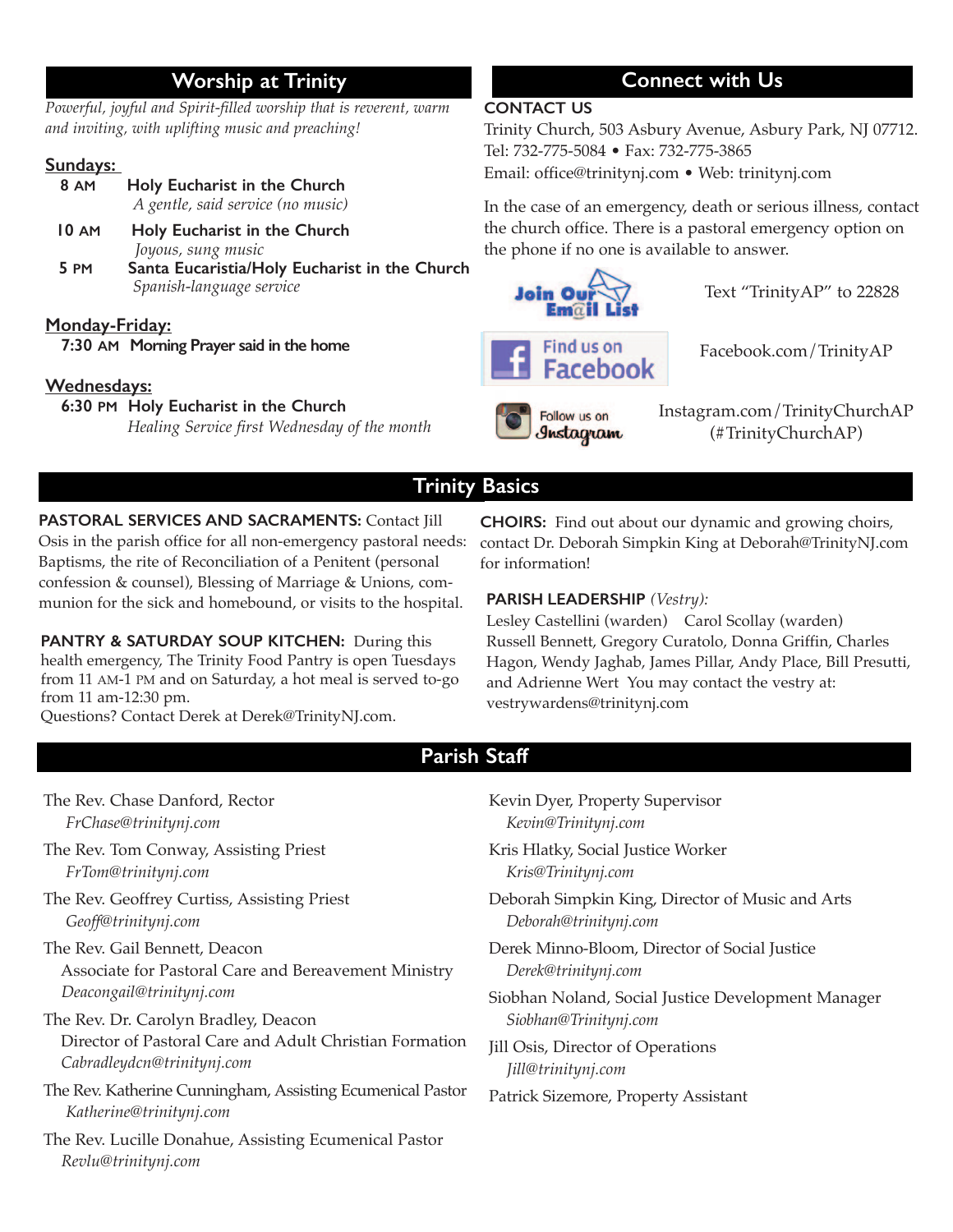| <b>Parish Prayers</b><br>Please keep the following people in your prayers this week: |               |                      |                             |  |  |  |  |
|--------------------------------------------------------------------------------------|---------------|----------------------|-----------------------------|--|--|--|--|
|                                                                                      |               |                      |                             |  |  |  |  |
| Yvonne                                                                               | MaryLou Leask | Amy                  | Baby Noa                    |  |  |  |  |
| Karl Kaufman                                                                         | Julia         | Agnes                | The people in Ukraine,      |  |  |  |  |
| Marie Annunziata                                                                     | David Perkins | Dan                  | family members and          |  |  |  |  |
| Faye Hudson                                                                          | Nina Frazer   | Peggy Little Simpkin | friends, and all Ukrainians |  |  |  |  |
| Hank Neubert                                                                         | Carolyn       | Judy Edelman         |                             |  |  |  |  |
| Tom Deverin                                                                          | Tom           | Frank & Dee          |                             |  |  |  |  |

If you would like to be added to the prayer list or would like to add someone else *(please get their permission first)*, please email prayer@trinitynj.com or call Wendy Jaghab at 732-616-8568 by the Tuesday before you would like the name to appear in the bulletin. Names will remain on the prayer list for 4 weeks, and can be readded upon request.

**Prayer Team Ministry.** During communion, those who would like someone to pray with them are invited to come to one of



the prayer stations located in the back of the church. A member of the Trinity Prayer Team will say a prayer with you for yourself or someone else. You are welcome to sit or stand during the prayer. What is said at the prayer station is held in confidence by the person who prays with you. They cannot talk with you or anyone else about your requested prayer without your permission. The only exception is a person intending to harm themselves or someone else. Questions about this ministry? Contact Joanie McCoy, leader of the Prayer Team at 908-216-5529 or 732-780-3111 or PrayerTeam@TrinityNJ.com.

**Trinity Cycle of Prayer** During Morning Prayer this week, we will be praying for the following Trinity Parishioners and Friends:

| 6/13                    | 6/14              | 6/15             | 6/16              | 6/17               |
|-------------------------|-------------------|------------------|-------------------|--------------------|
| Brice, Keri, Brice Jr., | Jackie Campanelli | Sandra Carioti & | Lesley Castellini | <b>James Ceres</b> |
| Brody & Brady Byham     |                   | Barbara Eisel    |                   |                    |

## **News & Notes**



#### **Altar Flowers**

The flowers at the altar are given to the Glory of God and with congratulations to Nicholas on his Baptism from his Dads and in loving memory from his Grandmother, Mary Di Falco. Also given with thanks to his Godparents Prett and Douglas, Fr. Chase, and the Bible Study Group on this Special Day.

### **Spring Book Study ~ 7pm on Zoom ~ Tuesdays: 6/14, & 6/21**

For our spring book study, we are reading *ProChoice and Christian* (Kira Schlesinger, 2017). *Pro-Choice and Christian*  explores the biblical, theological, political, and medical aspects of the debate in order to provide a thoughtful Christian argument for a pro-choice position with regard to abortion issues. Kira Schlesinger, an Episcopal priest, considers relevant Scriptures, the politics of abortion in the United States, and the human realities making abortion a vital issue of justice and compassion. By examining choice from a Christian perspective, Schlesinger provides a common vocabulary for discussing faith and reproductive rights. Please contact Dcn Carolyn with questions and/or to sign up (cbmswphd@gmail.com). We will meet at 7pm for 4 sessions: 5/24, 5/31, 6/14 and 6/21. **Zoom Information:** Meeting ID: 894 6910 0229 Passcode: 442258 Dial in: +1 646 558 8656 NY

### **Juneteenth Celebration on June 18th and Help with Event Promotion**

JUNETEENTH is a holiday that commemorates the end of slavery in the US and is now a national holiday on June 19, reminding the country of both the "original sin" of slavery and of the final ending of that part of our history as a nation. Trinity Church and the Racial Justice Project have partnered with the planning team working on Asbury Park's celebration of Juneteenth. This year the celebration will be on June 18 at Springwood Avenue Park from 2-6 PM. Please come with your families and support the wider Asbury Park community in this celebration! **Also - after today's 10am Service, someone will be signing up volunteers to help distribute flyers** for the event in the central business district and Memorial Drive. We will create teams to ask businesses or organizations to post the flyer in the window or within the store. Please sign up and help us get the word out! If you have any questions, text Derek, Trinity Social Justice Director, at 215-820-3444 or reach out to him at Derek@trinitynj.com.